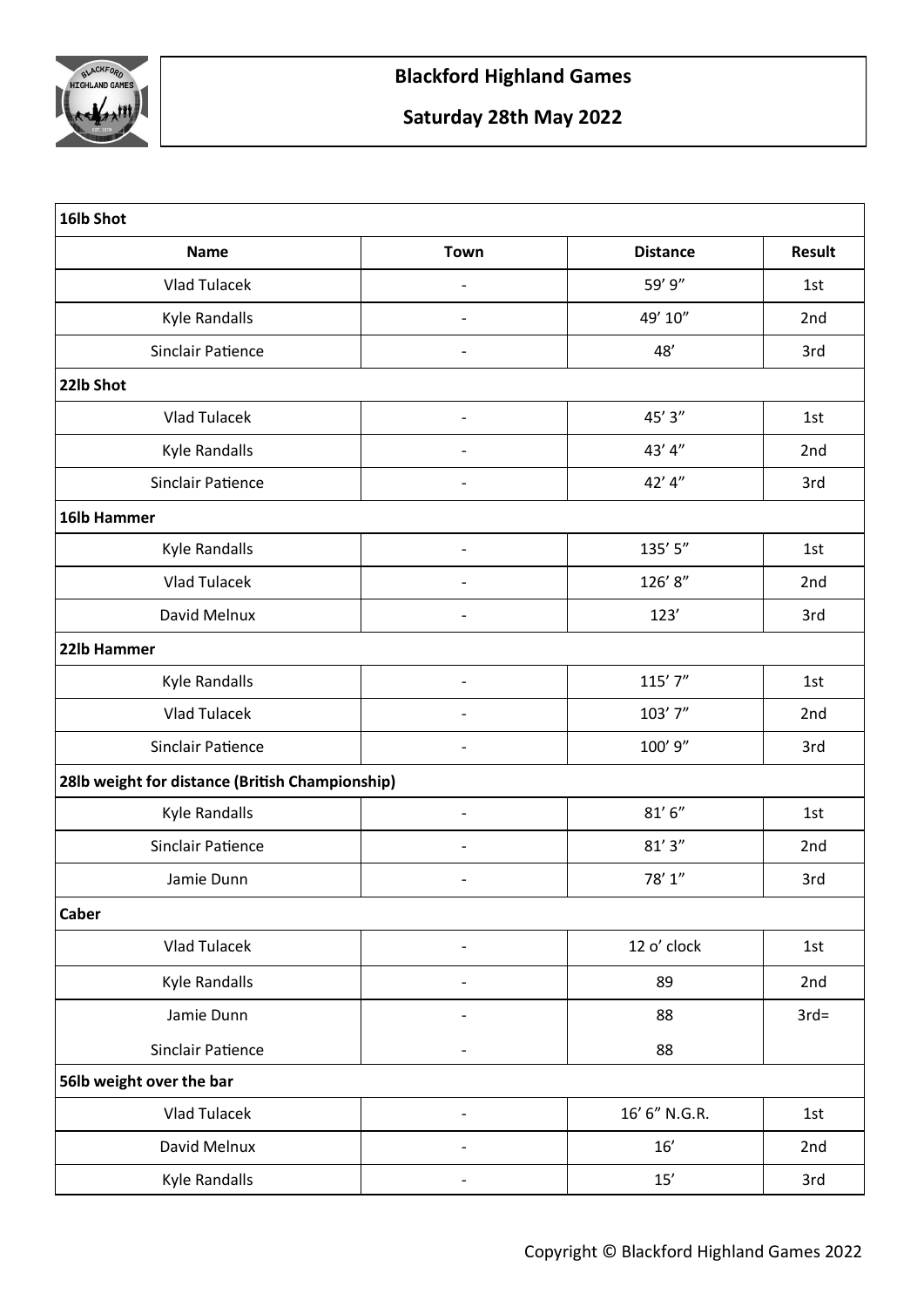

# Confined Heavyweight competition

| <b>Perthshire 16lb Shot</b>         |              |                 |                 |
|-------------------------------------|--------------|-----------------|-----------------|
| <b>Name</b>                         | <b>Town</b>  | <b>Distance</b> | <b>Result</b>   |
| <b>Stuart Anderson</b>              | Lochearnhead | 41'4''          | 1st             |
| David Colthart Jnr                  | Carnbo       | 39' 9"          | 2 <sub>nd</sub> |
| Rob Gardner                         | Crieff       | 33' 8"          | 3rd             |
| <b>Perthshire 16lb Hammer</b>       |              |                 |                 |
| David Colthart Jnr                  | Carnbo       | 113'7"          | 1st             |
| <b>Stuart Anderson</b>              | Lochearnhead | 110' 7"         | 2 <sub>nd</sub> |
| Pete Hart                           | Glen sla     | 95' 11"         | 3rd             |
| Perthshire 28lb weight for distance |              |                 |                 |
| <b>Stuart Anderson</b>              | Lochearnhead | 67' 1''         | 1st             |
| Pete Hart                           | GlenIsla     | 55' 9"          | 2 <sub>nd</sub> |
| David Colthart Jnr                  | Carnbo       | 52' 6''         | 3rd             |
| <b>Perthshire Caber</b>             |              |                 |                 |
| David Colthart Jnr                  | Carnbo       |                 | 1st             |
| <b>Stuart Anderson</b>              | Lochearnhead |                 | 2 <sub>nd</sub> |
| Pete Hart                           | GlenIsla     |                 | 3rd             |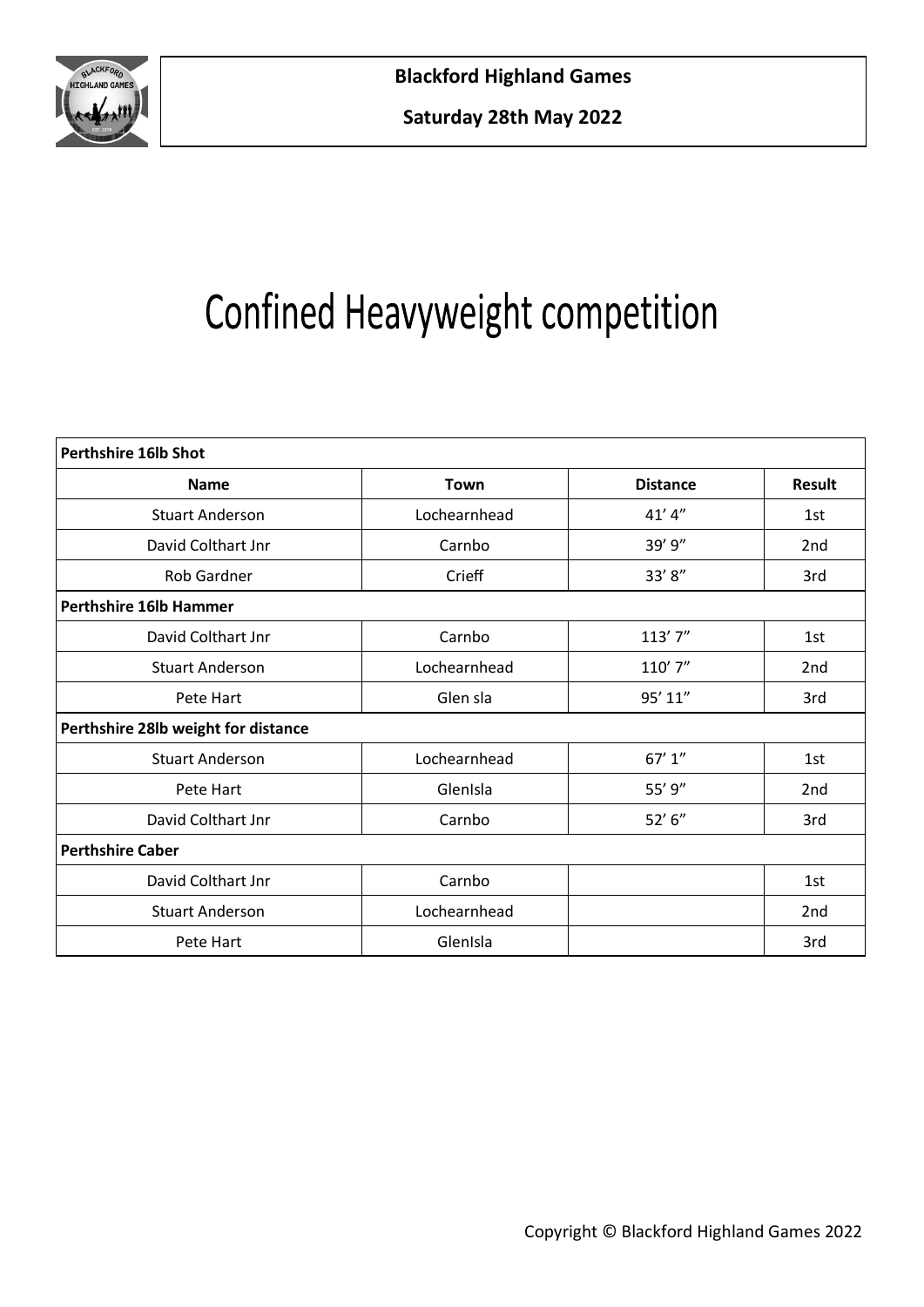

# Junior Heavyweight competition

| 13lb Shot Put            |             |                 |               |
|--------------------------|-------------|-----------------|---------------|
| <b>Name</b>              | <b>Town</b> | <b>Distance</b> | <b>Result</b> |
| <b>Byron Hart</b>        | GlenIsla    | 36' 6"          | 1st           |
| Charlie Farndon          | Blackford   | 30' 6''         | 2nd           |
| <b>Adrian Prine</b>      | Kirkmichael | 21'3''          | 3rd           |
| 13lb Hammer              |             |                 |               |
| <b>Byron Hart</b>        | GlenIsla    | 91'7''          | 1st           |
| Charlie Farndon          | Blackford   | 82'1''          | 2nd           |
| <b>Adrian Prine</b>      | Kirkmichael | 51'9''          | 3rd           |
| 28lb Weight for distance |             |                 |               |
| <b>Byron Hart</b>        | GlenIsla    | 61'10''         | 1st           |
| Charlie Farndon          | Blackford   | 47' 10"         | 2nd           |
| Jules Ramsay             | Kilry       | 41'             | 3rd           |
| Caber                    |             |                 |               |
| <b>Adrian Prine</b>      | Kirkmichael |                 | $1st =$       |
| Charlie Farndon          | Blackford   |                 |               |
| Rowan Hart               | GlenIsla    |                 |               |
| Jules Ramsay             | Kilry       |                 |               |
| <b>Byron Hart</b>        | Glen Isla   |                 |               |
| <b>Ben Treffry</b>       | Meigle      |                 | 6th           |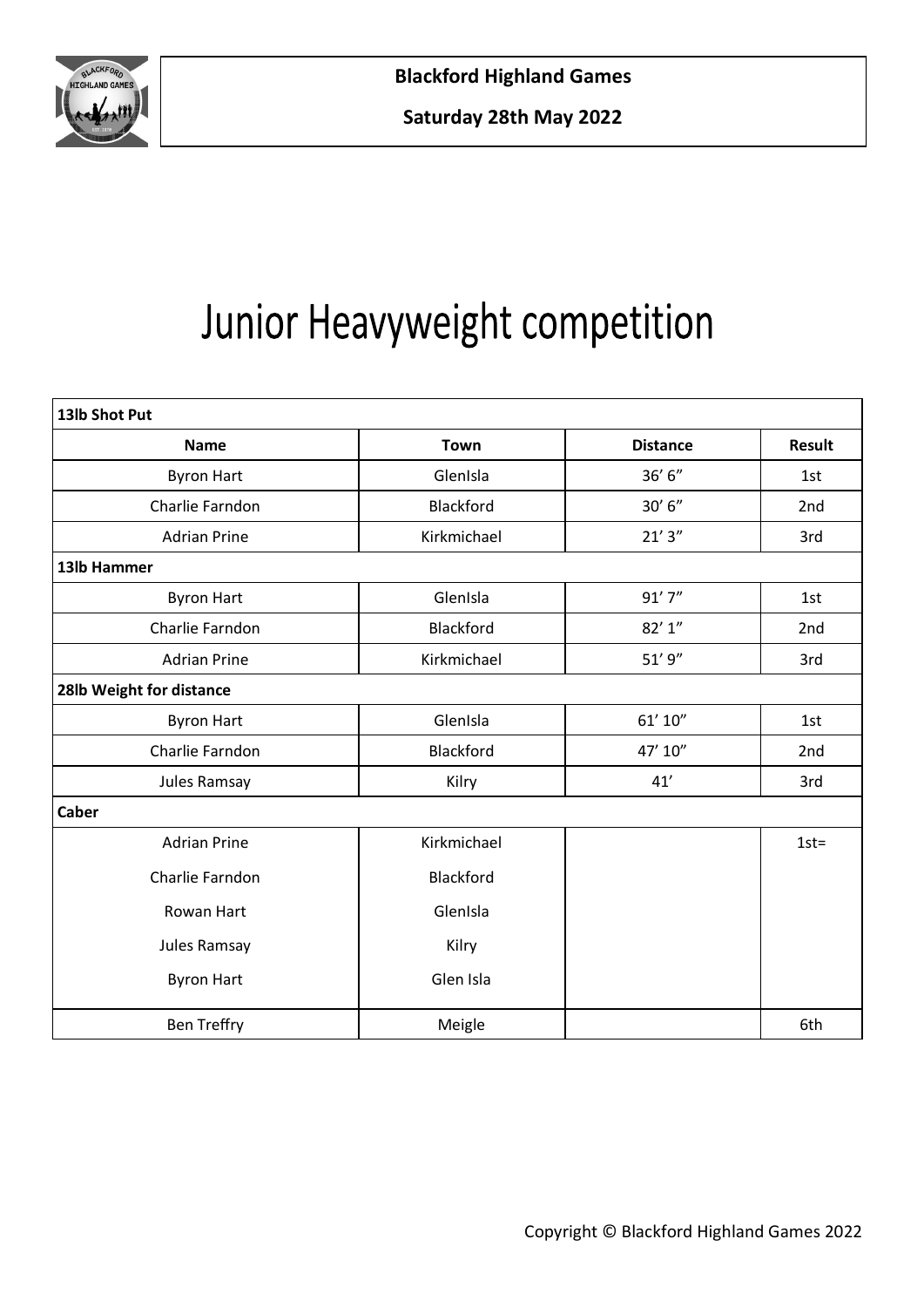

| Open 90 Metres                                       |              |                |             |               |
|------------------------------------------------------|--------------|----------------|-------------|---------------|
| <b>Name</b>                                          | <b>Town</b>  | H/Cap          | <b>Time</b> | Result        |
| <b>Stewart Clark</b>                                 | Stonehaven   | 6              | 10.02s      | 1st           |
| Douglas Young                                        | Kelso        | $\overline{2}$ |             | 2nd           |
| Daniel Docherty                                      | Clydesdale   | 10             |             | 3rd           |
| <b>150th Anniversary Handicap</b><br>Open 150 Metres |              |                |             |               |
| <b>Stewart Clark</b>                                 | Stonehaven   | 13             | 16.02s      | 1st           |
| Douglas Young                                        | Kelso        | 4              |             | 2nd           |
| Colin Bruce                                          | Selkirk      | 29             |             | 3rd           |
| Open 400 Metres                                      |              |                |             |               |
| <b>Ewen Bradley</b>                                  | Inverness    | 31             | 49.70s      | 1st           |
| Craig Bruce                                          | Selkirk      | 20             |             | 2nd           |
| Rory McDonald                                        | <b>TLJT</b>  | 34             |             | 3rd           |
| Open 800 Metres                                      |              |                |             |               |
| Harris Pagget                                        | Strathearn H | 40             | 1m 59.83s   | 1st           |
| Rory McDonald                                        | <b>TLJT</b>  | 65             |             | 2nd           |
| <b>Stewart Fraser</b>                                | Hawick       | 45             |             | 3rd           |
| Open 1600 Metres                                     |              |                |             |               |
| Harris Pagget                                        | Strathearn H | 90             | 4m 24.82s   | 1st           |
| <b>Thomas MacAskill</b>                              | Hawick       | 85             |             | 2nd           |
| Andrew Gibson                                        | Bo'ness      | 230            |             | 3rd           |
| <b>Youth 90 Metres</b>                               |              |                |             |               |
| Name                                                 | Town         | H/Cap          | <b>Time</b> | <b>Result</b> |
| Alfie Laing                                          | Central AC   | 27             | 9.74s       | 1st           |
| Hannah Turnbull                                      | Giffnock AC  | 19             |             | 2nd           |
| Euan Robertson                                       | Central AC   | 27             |             | 3rd           |
| Youth 200 Metres                                     |              |                |             |               |
| Alfie Laing                                          | Central AC   | 62             | 21.52s      | 1st           |
| Hannah Turnbull                                      | Giffnock AC  | 40             |             | 2nd           |
| Euan Robertson                                       | Central AC   | 60             |             | 3rd           |
| Youth 800 Metres                                     |              |                |             |               |
| Leo Tait                                             | Kelso        | 220            | 2m 16.72s   | 1st           |
| <b>Bradley Frachie</b>                               | Kirriemuir   | 50             |             | 2nd           |
| <b>Rory Fleming</b>                                  | Kelso        | 200            |             | 3rd           |

Copyright © Blackford Highland Games 2022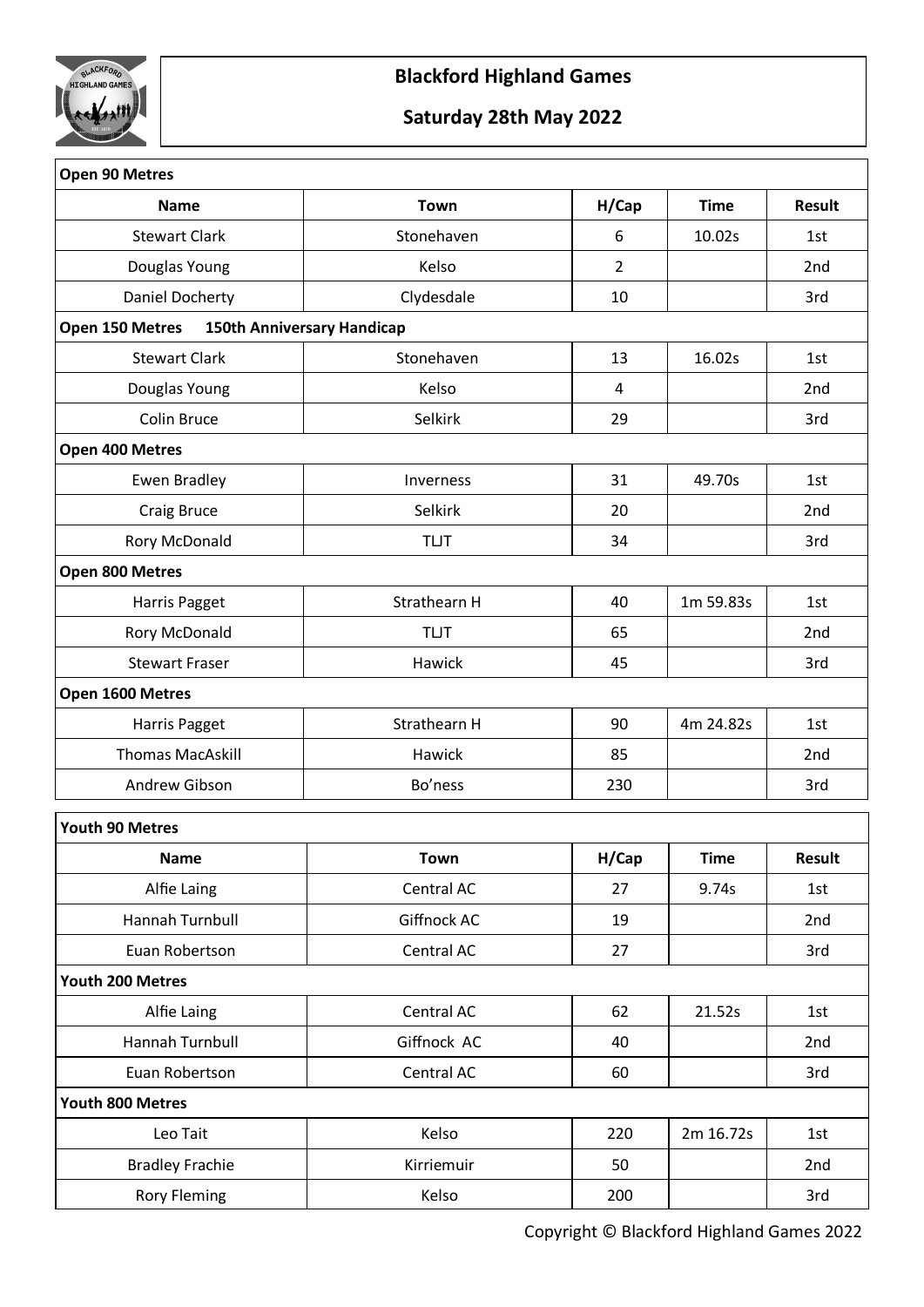

| <b>Open Cycling 800 Metres</b> |             |            |             |                 |
|--------------------------------|-------------|------------|-------------|-----------------|
| <b>Name</b>                    | <b>Town</b> | H/Cap      | <b>Time</b> | <b>Result</b>   |
| <b>Isaac Small</b>             | Torphins    | 30         | 1m 20.76s   | 1st             |
| James Melville                 | Alexandria  | 90         |             | 2nd             |
| Stephen Jackson                | Glasgow     | 45         |             | 3rd             |
| Open Cycling 1600 Metres       |             |            |             |                 |
| David Mathieson                | Newburgh    | 280        | 2m 58.47s   | 1st             |
| James Melville                 | Alexandria  | 180        |             | 2 <sub>nd</sub> |
| <b>Isaac Small</b>             | Torphins    | <b>SCR</b> |             | 3rd             |
| Open Cycling 3200 Metres       |             |            |             |                 |
| <b>Isaac Small</b>             | Torphins    | <b>SCR</b> | 6m 36.80s   | 1st             |
| <b>Alexander MacRae</b>        | Glasgow     | 60         |             | 2nd             |
| David Mathieson                | Newburgh    | 400        |             | 3rd             |
| De'il tak the hindmost         |             |            |             |                 |
| <b>Isaac Small</b>             | Torphins    |            |             | 1st             |
| Alexander MacRae               | Glasgow     |            |             | 2nd             |
| Stephen Jackson                | Glasgow     |            |             | 3rd             |

| Youth Cycling 800 Metres  |             |       |             |               |
|---------------------------|-------------|-------|-------------|---------------|
| <b>Name</b>               | Town        | H/Cap | <b>Time</b> | <b>Result</b> |
| <b>Micah Miles</b>        | Lennoxtown  | 150   | 1m 29.27s   | 1st           |
| Abigail Chaplain          | Milnathort  | 160   |             | 2nd           |
| Magnus Atkinson           | Muir of Ord | 120   |             | 3rd           |
| Youth Cycling 1600 Metres |             |       |             |               |
| <b>Micah Miles</b>        | Lennoxtown  | 140   | 3m 33.14s   | 1st           |
| Victor Atkinson           | Muir of Ord | 40    |             | 2nd           |
| Magnus Atkinson           | Muir of Ord | 150   |             | 3rd           |
| De'il tak the hindmost    |             |       |             |               |
| Victor Atkinson           | Muir of Ord |       |             | 1st           |
| <b>Micah Miles</b>        | Lennoxtown  |       |             | 2nd           |
| Magnus Atkinson           | Muir of Ord |       |             | 3rd           |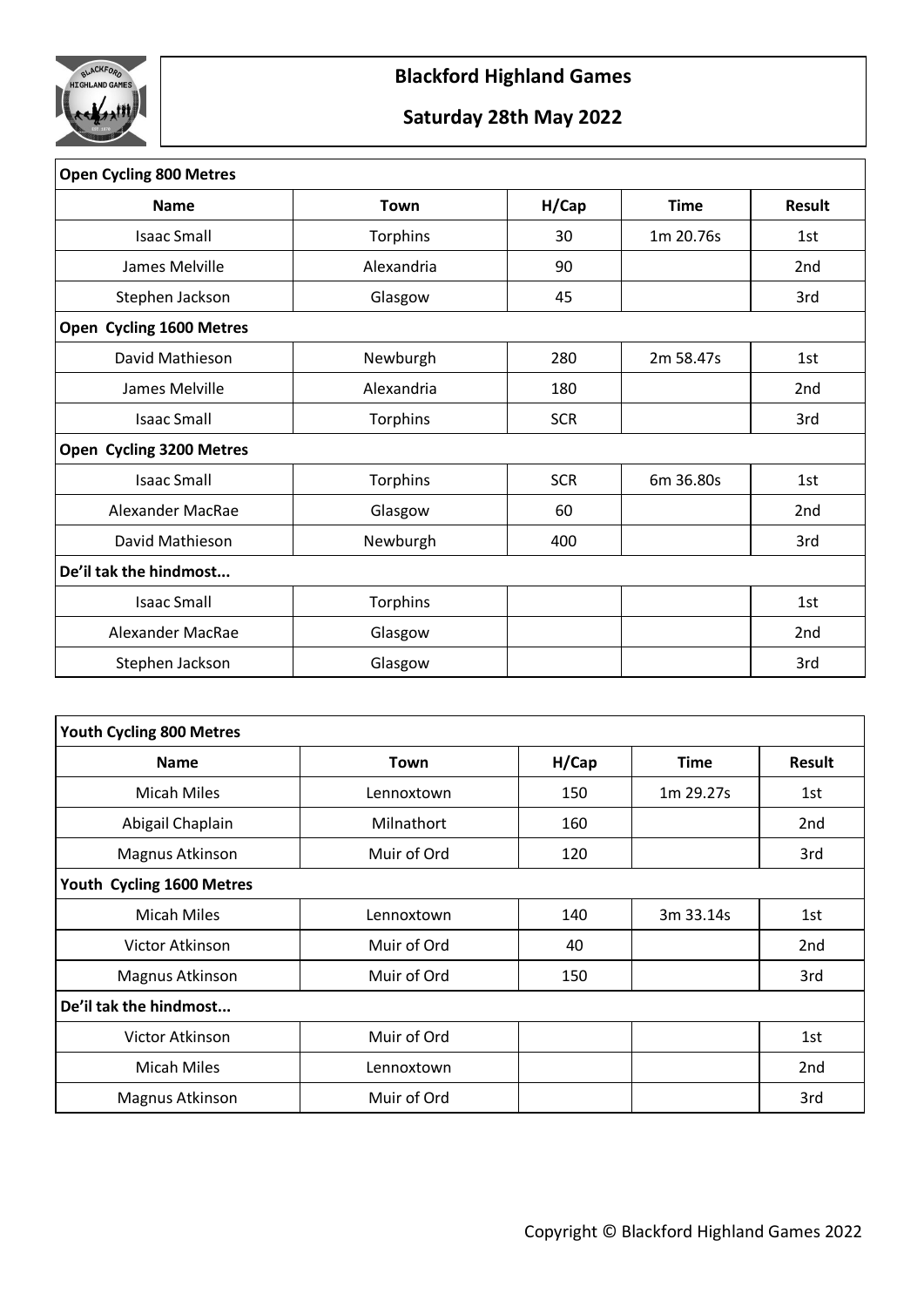

| <b>Confined Perthshire 13yrs &amp; Under</b><br><b>Fling</b> |        |     |
|--------------------------------------------------------------|--------|-----|
| Amelia Paggett                                               | Crieff | 1st |
| <b>Sheann Trubhas</b>                                        |        |     |
| Crieff<br>Amelia Paggett<br>1st                              |        |     |
| <b>Overall Winner-Amelia Paggett</b>                         |        |     |

| <b>Confined Perthshire 14yrs &amp; Over</b><br><b>Fling</b> |         |     |
|-------------------------------------------------------------|---------|-----|
| Hannah Graham                                               | Doune   | 1st |
| Ellie Closs                                                 | Methven | 2nd |
| Mirren MacLeod                                              | Doune   | 3rd |
| <b>Swords</b>                                               |         |     |
| Hannah Graham                                               | Doune   | 1st |
| Ellie Closs                                                 | Methven | 2nd |
|                                                             |         | 3rd |
| <b>Sheann Triubhas</b>                                      |         |     |
| <b>Ellie Closs</b>                                          | Methven | 1st |
| Hannah Graham                                               | Doune   | 2nd |
| Mirren MacLeod                                              | Doune   | 3rd |
| <b>Overall Winner- Hannah Graham</b>                        |         |     |

| <b>Primary 6yrs</b><br>Pas de Bas |             |                 |
|-----------------------------------|-------------|-----------------|
| Teniola Dawodu                    | Blantyre    | 1st             |
| Katie Cummings                    | Perth       | 2 <sub>nd</sub> |
| Millie Logan                      | Dunfermline | 3rd             |
| Pas de Bas & High Cuts            |             |                 |
| Katie Cummings                    | Perth       | 1st             |
| Millie Logan                      | Dunfermline | 2 <sub>nd</sub> |
| Freya Miller                      | Dalkeith    | 3rd             |
|                                   |             | Over/           |

| Primary 4 & 5 yrs<br>Pas de Bas |             |                 |
|---------------------------------|-------------|-----------------|
| <b>Evie Sturrock</b>            | Logierait   | 1st             |
| Layla Logan                     | Dunfermline | 2nd             |
|                                 |             | 3rd             |
| Pas de Bas & High Cuts          |             |                 |
| Evie Sturrock                   | Logierait   | 1st             |
| Layla Logan                     | Dunfermline | 2 <sub>nd</sub> |
|                                 |             | 3rd             |
| <b>Fling</b>                    |             |                 |
| <b>Evie Sturrock</b>            | Logierait   | 1st             |
|                                 |             | 2nd             |
|                                 |             | 3rd             |
| <b>Swords</b>                   |             |                 |
| <b>Evie Sturrock</b>            | Logierait   | 1st             |
|                                 |             | 2nd             |
|                                 |             | 3rd             |

| Contd/ - Primary 6yrs<br><b>Fling</b> |                 |                 |
|---------------------------------------|-----------------|-----------------|
| Millie Logan                          | Dunfermline     | 1st             |
| Freya Miller                          | Dalkeith        | 2 <sub>nd</sub> |
| Teniola Dawodu                        | Blantyre        | 3rd             |
| <b>Swords</b>                         |                 |                 |
| Teniola Dawodu                        | Blantyre        | 1st             |
| Freya Miller                          | <b>Dalkeith</b> | 2nd             |
| Millie Logan                          | Dunfermline     | 3rd             |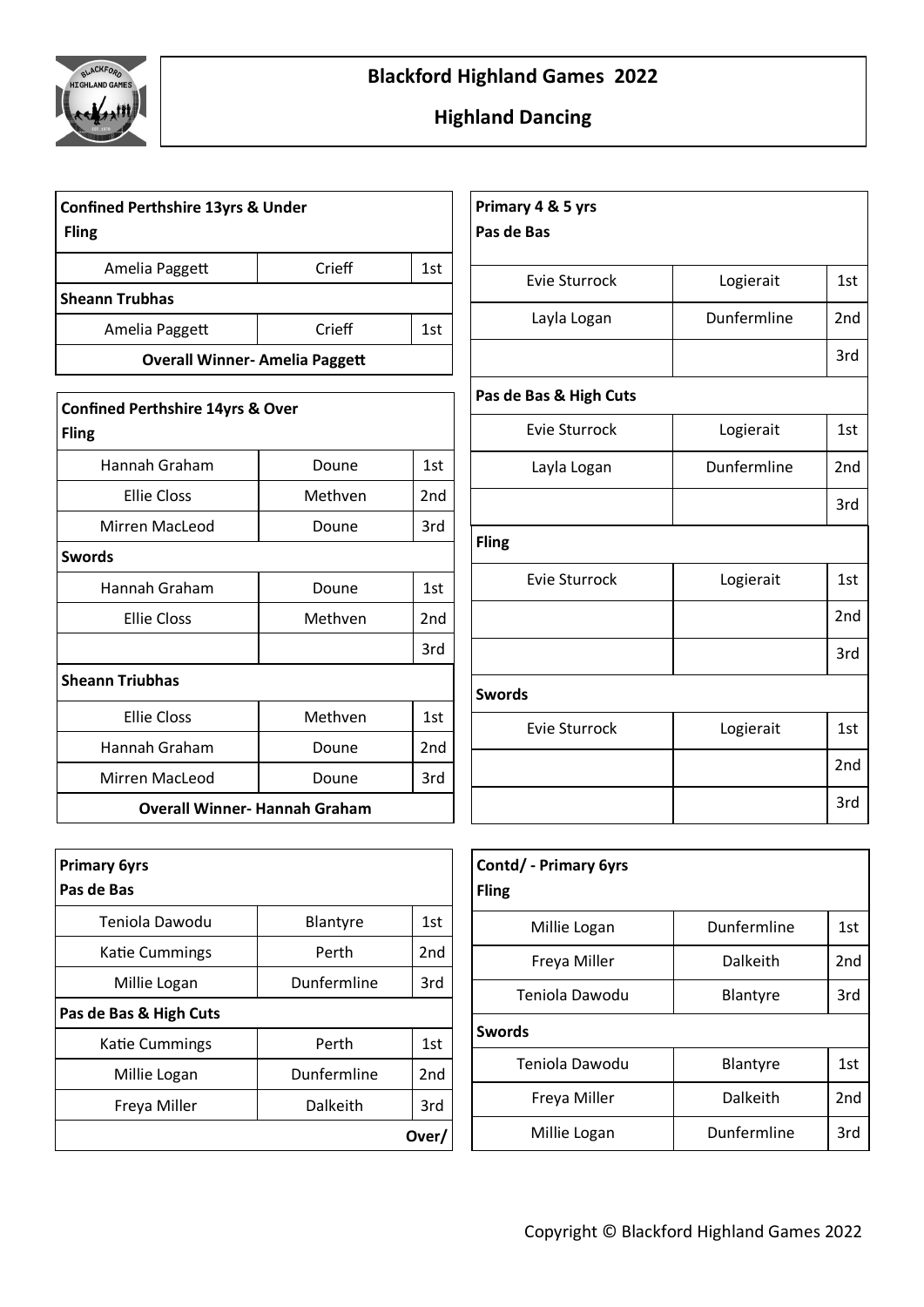

| <b>Novice</b>                       |            |                 |  |
|-------------------------------------|------------|-----------------|--|
| <b>Fling</b>                        |            |                 |  |
| Eloisa Williamson                   | Strathaven | 1st             |  |
| Murron Pratt                        | Leslie     | 2nd             |  |
| Iona Clark                          | Irvine     | 3rd             |  |
| <b>Swords</b>                       |            |                 |  |
| <b>Murron Pratt</b>                 | Leslie     | 1st             |  |
| <b>Isla Closs</b>                   | Perth      | 2 <sub>nd</sub> |  |
| Eloisa Williamson                   | Strathaven | 3rd             |  |
| <b>Sheann Truibhas</b>              |            |                 |  |
| <b>Murron Pratt</b>                 | Leslie     | 1st             |  |
| <b>Iona Clark</b>                   | Irvine     | 2 <sub>nd</sub> |  |
| Eloisa Williamson                   | Strathaven | 3rd             |  |
| Reel                                |            |                 |  |
| <b>Murron Pratt</b>                 | Leslie     | 1st             |  |
| <b>Isla Closs</b>                   | Perth      | 2nd             |  |
| <b>Iona Clark</b>                   | Irvine     | 3rd             |  |
| <b>Flora</b>                        |            |                 |  |
| Iona Clark                          | Irvine     | 1st             |  |
| <b>Murron Pratt</b>                 | Leslie     | 2nd             |  |
| Eloisa Williamson                   | Strathaven | 3rd             |  |
| Lilt                                |            |                 |  |
| <b>Murron Pratt</b>                 | Leslie     | 1st             |  |
| Eloisa Williamson                   | Strathaven | 2nd             |  |
| <b>Isla Closs</b>                   | Perth      | 3rd             |  |
| <b>Overall Winner- Murron Pratt</b> |            |                 |  |

| Intermediate                         |               |                 |
|--------------------------------------|---------------|-----------------|
| <b>Fling</b>                         |               |                 |
| Lara Brown                           | Edinburgh     | 1st             |
| Ailie Gallacher                      | Dollar        | 2nd             |
| Eilidh Cameron                       | East Kilbride | 3rd             |
| <b>Swords</b>                        |               |                 |
| Ailie Gallacher                      | Dollar        | 1st             |
| Natasha Franchi                      | Kirriemuir    | 2nd             |
| Skye Jamieson                        | Edinburgh     | 3rd             |
| <b>Sheann Truibhas</b>               |               |                 |
| Lily Rae                             | Scone         | 1st             |
| Natasha Franchi                      | Kirriemuir    | 2nd             |
| Rowen MacLeod                        | Doune         | 3rd             |
| Reel                                 |               |                 |
| Rowen MacLeod                        | Doune         | 1st             |
| Lara Brown                           | Edinburgh     | 2nd             |
| Natasha Franchi                      | Kirriemuir    | 3rd             |
| <b>Flora</b>                         |               |                 |
| Rowen Macleod                        | Doune         | 1st             |
| Skye Jamieson                        | Edinburgh     | 2 <sub>nd</sub> |
| Ailie Gallacher                      | Dollar        | 3rd             |
| Lilt                                 |               |                 |
| Ailie Gallacher                      | Dollar        | 1st             |
| Natasha Franchi                      | Kirriemuir    | 2nd             |
| Lily Rae                             | Scone         | 3rd             |
| <b>Overall Winner-Anna Gallacher</b> |               |                 |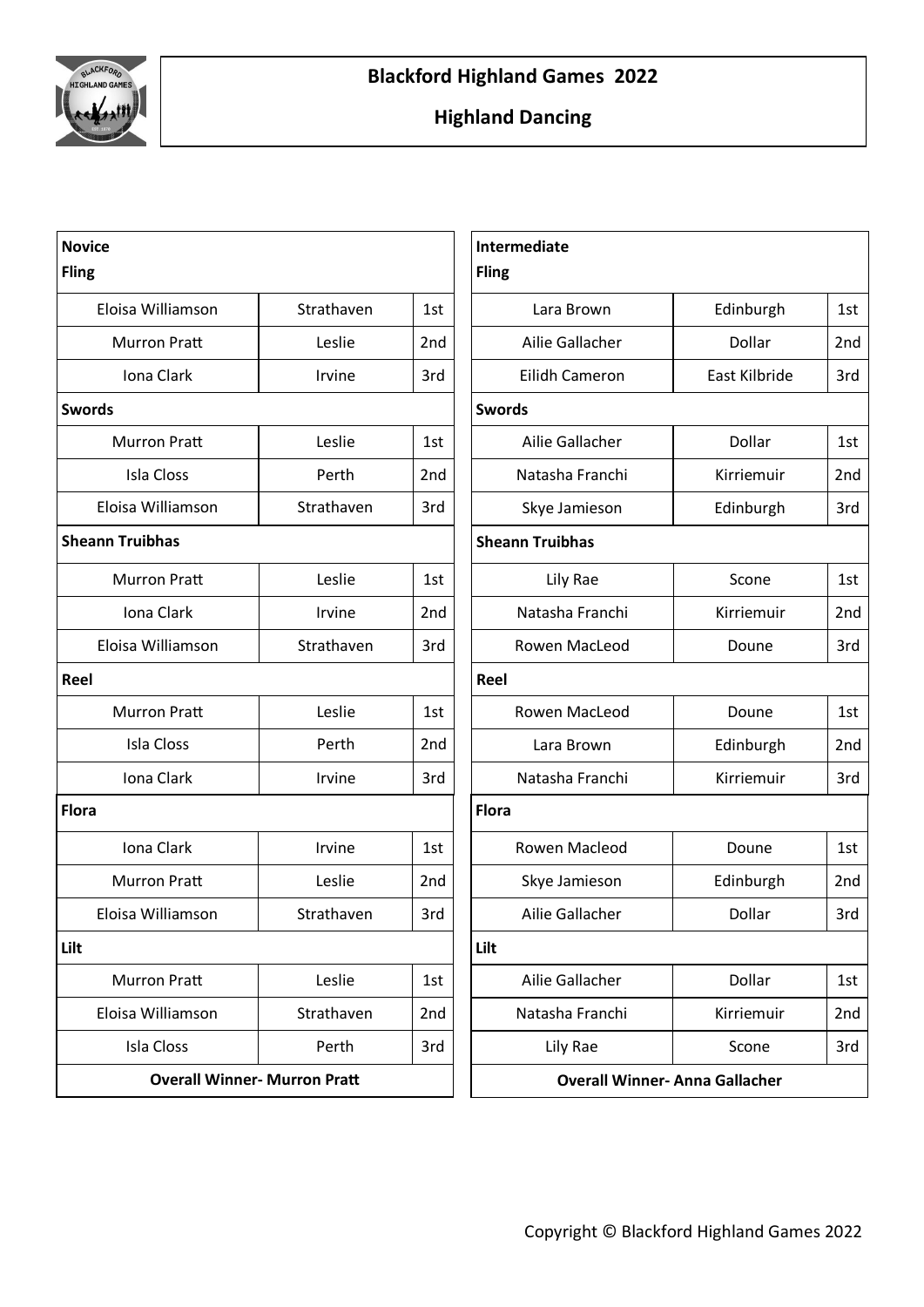

| <b>Premier Under 11yrs</b> |                                      |                 |
|----------------------------|--------------------------------------|-----------------|
| <b>Fling</b>               |                                      |                 |
| Cara Boyd                  | Edinburgh                            | 1st             |
| Jessica Putka              | Leven                                | 2 <sub>nd</sub> |
|                            |                                      | 3rd             |
| <b>Sheann Triubhas</b>     |                                      |                 |
| Jessica Putka              | Leven                                | 1st             |
| Cara Boyd                  | Edinburgh                            | 2nd             |
|                            |                                      | 3rd             |
| <b>Jig</b>                 |                                      |                 |
| Jessica Putka              | Leven                                | 1st             |
|                            |                                      | 2 <sub>nd</sub> |
|                            |                                      | 3rd             |
| Hornpipe                   |                                      |                 |
| Jessica Putka              | Leven                                | 1st             |
| Cara Boyd                  | Edinburgh                            | 2 <sub>nd</sub> |
|                            |                                      | 3rd             |
|                            | <b>Overall Winner- Jessica Putka</b> |                 |

| <b>Beginners 8yrs and Under</b>       |     |  |  |
|---------------------------------------|-----|--|--|
|                                       |     |  |  |
| Blackwood                             | 1st |  |  |
| Logierait                             | 2nd |  |  |
| Aberfeldy                             | 3rd |  |  |
|                                       |     |  |  |
| Blackwood                             | 1st |  |  |
| Logierait                             | 2nd |  |  |
| Pitlochry                             | 3rd |  |  |
|                                       |     |  |  |
| Blackwood                             | 1st |  |  |
| Aberfeldy                             | 2nd |  |  |
| Logierait                             | 3rd |  |  |
|                                       |     |  |  |
| Blackwood                             | 1st |  |  |
| Aberfeldy                             | 2nd |  |  |
| Logierait                             | 3rd |  |  |
|                                       |     |  |  |
| Blackwood                             | 1st |  |  |
| Logierait                             | 2nd |  |  |
|                                       | 3rd |  |  |
|                                       |     |  |  |
| Blackwood                             | 1st |  |  |
| Logierait                             | 2nd |  |  |
|                                       | 3rd |  |  |
| <b>Overall Winner- Olivia Ireland</b> |     |  |  |
|                                       |     |  |  |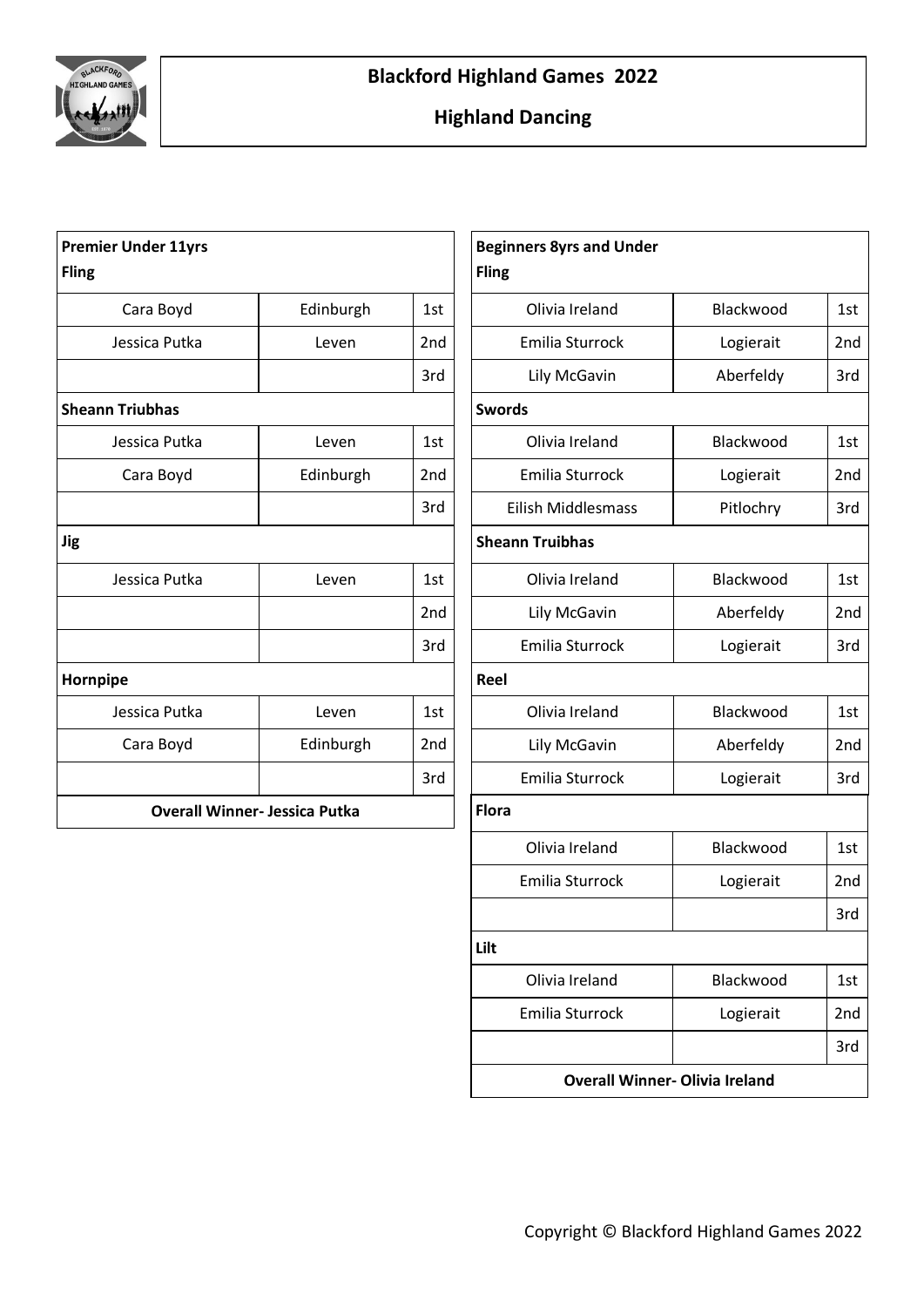

| <b>Beginners 9 &amp; 10yrs</b><br><b>Fling</b> |                                      |                 |
|------------------------------------------------|--------------------------------------|-----------------|
| Lacey Wilbert                                  | Bannockburn                          | 1st             |
| <b>Emily Edwards</b>                           | <b>Burntisland</b>                   | 2nd             |
| Holly Aberdein                                 | Kirriemuir                           | 3rd             |
| <b>Swords</b>                                  |                                      |                 |
| Lacey Wilbert                                  | Bannockburn                          | 1st             |
| <b>Emily Edwards</b>                           | <b>Burntisland</b>                   | 2 <sub>nd</sub> |
| Layla Reilly                                   | Glenrothes                           | 3rd             |
| <b>Sheann Truibhas</b>                         |                                      |                 |
| Lacey Wilbert                                  | Bannockburn                          | 1st             |
| <b>Emily Edwards</b>                           | <b>Burntisland</b>                   | 2nd             |
| Layla Reilly                                   | Glenrothes                           | 3rd             |
| Reel                                           |                                      |                 |
| Lacey Wilbert                                  | Bannockburn                          | 1st             |
| Layla Reilly                                   | Glenrothes                           | 2nd             |
| Isla Proudfoot                                 | Bearsden                             | 3rd             |
| <b>Flora</b>                                   |                                      |                 |
| Isla Proudfoot                                 | Bearsden                             | 1st             |
| Layla Reilly                                   | Glenrothes                           | 2 <sub>nd</sub> |
| Lacey Wilbert                                  | Bannockburn                          | 3rd             |
| Lilt                                           |                                      |                 |
| <b>Emily Edwards</b>                           | <b>Burntisland</b>                   | 1st             |
| Lacey Wilbert                                  | Bannockburn                          | 2nd             |
| Isla Proudfoot                                 | Bearsden                             | 3rd             |
|                                                | <b>Overall Winner- Lacey Wilbert</b> |                 |

| <b>Beginners 11yrs &amp; Over</b><br><b>Fling</b> |                    |     |
|---------------------------------------------------|--------------------|-----|
| Lucy king                                         | Comrie             | 1st |
| <b>Bethany McLean</b>                             | <b>Burntisland</b> | 2nd |
| <b>Emily Cook</b>                                 | Stirling           | 3rd |
| <b>Swords</b>                                     |                    |     |
| <b>Emily Cook</b>                                 | Stirling           | 1st |
| Lydia Ashley                                      | Crieff             | 2nd |
| Lucy King                                         | Comrie             | 3rd |
| <b>Sheann Truibhas</b>                            |                    |     |
| Lydia Ashley                                      | Crieff             | 1st |
| <b>Bethany McLean</b>                             | <b>Burntisland</b> | 2nd |
| <b>Emily Cook</b>                                 | Stirling           | 3rd |
| Reel                                              |                    |     |
| <b>Emily Cook</b>                                 | Stirling           | 1st |
| Lydia Ashley                                      | Crieff             | 2nd |
| <b>Bethany McLean</b>                             | <b>Burntisland</b> | 3rd |
| <b>Flora</b>                                      |                    |     |
| <b>Emily Cook</b>                                 | Stirling           | 1st |
| Lucy King                                         | Comrie             | 2nd |
| Lydia Ashley                                      | Crieff             | 3rd |
| Lilt                                              |                    |     |
| <b>Emily Cook</b>                                 | Stirling           | 1st |
| Lydia Ashley                                      | Crieff             | 2nd |
| Lucy King                                         | Comrie             | 3rd |
| <b>Overall Winner- Emily Cook</b>                 |                    |     |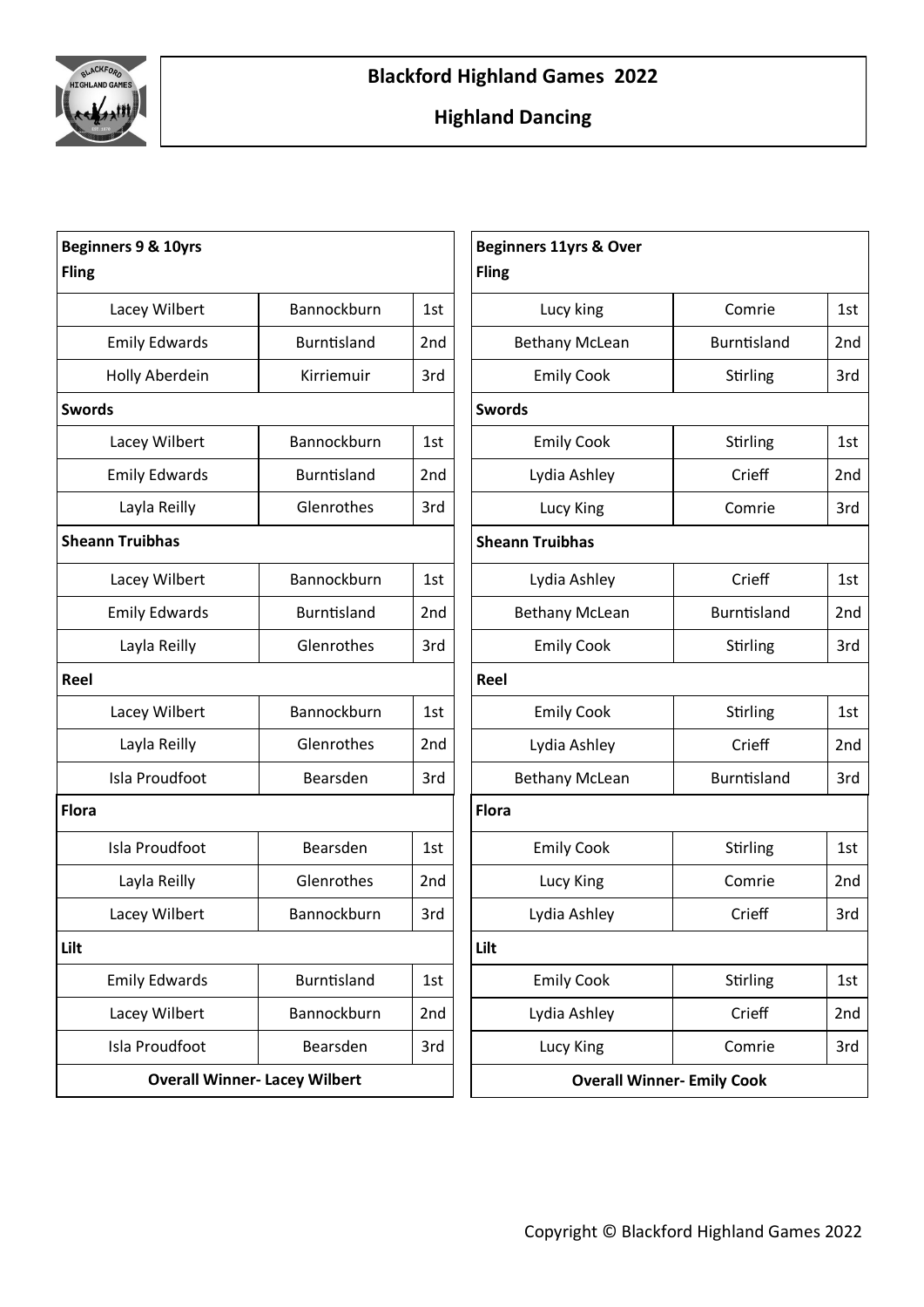

| Premier 11yrs & Under 13yrs<br><b>Fling</b> |           |                 | Premier 13yrs & Under 15yrs<br><b>Fling</b> |                      |                 |
|---------------------------------------------|-----------|-----------------|---------------------------------------------|----------------------|-----------------|
| Connie Urquart                              | Scone     | 1st             | Gabriella Birkmyre                          | <b>Newton Mearns</b> | 1st             |
| <b>Eilidh Clark</b>                         | Irvine    | 2nd             | Erin Jamieson                               | Edinburgh            | 2nd             |
| <b>Emily Rockett</b>                        | Edinburgh | 3rd             | <b>Murron Putka</b>                         | Leven                | 3rd             |
| <b>Sheann Triubhas</b>                      |           |                 | <b>Sheann Triubhas</b>                      |                      |                 |
| Connie Urquart                              | Scone     | 1st             | Gabriella Birkmyre                          | <b>Newton Mearns</b> | 1st             |
| Eilidh Clark                                | Irvine    | 2nd             | Erin Jamieson                               | Edinburgh            | 2 <sub>nd</sub> |
| <b>Emily Rockett</b>                        | Edinburgh | 3rd             | Murron Putka                                | Leven                | 3rd             |
| <b>Jig</b>                                  |           |                 | <b>Jig</b>                                  |                      |                 |
| Connie Urquart                              | Scone     | 1st             | Erin Jamieson                               | Edinburgh            | 1st             |
| <b>Emily Rockett</b>                        | Edinburgh | 2 <sub>nd</sub> | <b>Murron Putka</b>                         | Leven                | 2 <sub>nd</sub> |
|                                             |           | 3rd             | Bevyn Moyes                                 | Kelty                | 3rd             |
| Hornpipe                                    |           |                 | Hornpipe                                    |                      |                 |
| Connie Urquart                              | Scone     | 1st             | <b>Murron Putka</b>                         | Leven                | 1st             |
| <b>Eilidh Clark</b>                         | Irvine    | 2nd             | Erin Jamieson                               | Edinburgh            | 2 <sub>nd</sub> |
| <b>Emily Rockett</b>                        | Edinburgh | 3rd             | Gabriella Birkmyre                          | <b>Newton Mearns</b> | 3rd             |
| <b>Overall Winner- Connie Urquart</b>       |           |                 | <b>Overall Winner- Erin Jamieson</b>        |                      |                 |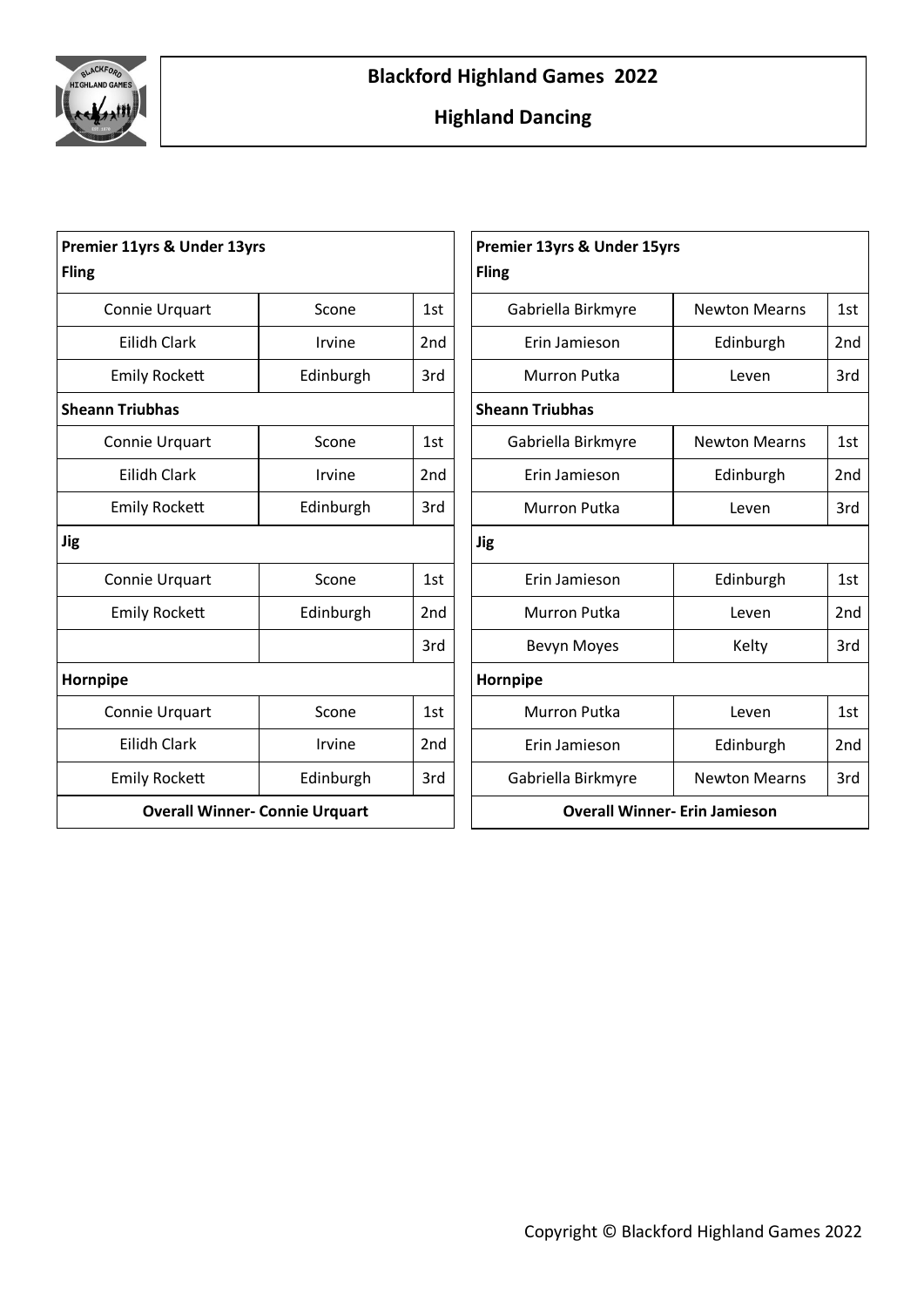

| Premier 15yrs & Under 17yrs<br><b>Fling</b> |            |                 | <b>Premier 17yrs &amp; Over</b><br><b>Fling</b> |
|---------------------------------------------|------------|-----------------|-------------------------------------------------|
| <b>Brooke McAlonie</b>                      | Glenrothes | 1st             | Rachael Walker                                  |
| <b>Arwen Morrison</b>                       | Edinburgh  | 2 <sub>nd</sub> | Katie Lawson                                    |
| Katie Douglas                               | Forfar     | 3rd             | Katie Mills                                     |
| <b>Sheann Truibhas</b>                      |            |                 | <b>Sheann Truibhas</b>                          |
| <b>Brooke McAlonie</b>                      | Glenrothes | 1st             | Rachael Walker                                  |
| Katie Douglas                               | Forfar     | 2 <sub>nd</sub> | Katie Lawson                                    |
| <b>Macey Stewart</b>                        | Edinburgh  | 3rd             | Katie Mills                                     |
| <b>Jig</b>                                  |            |                 | <b>Jig</b>                                      |
| <b>Brooke McAlonie</b>                      | Glenrothes | 1st             | Rachael Walker                                  |
| Katie Douglas                               | Forfar     | 2nd             | <b>Ellie Closs</b>                              |
| Arwen Morrison                              | Edinburgh  | 3rd             | Katie Mills                                     |
| Hornpipe                                    |            |                 | Hornpipe                                        |
| <b>Brooke McAlonie</b>                      | Glenrothes | 1st             | Rachael Walker                                  |
| <b>Macey Stewart</b>                        | Edinburgh  | 2 <sub>nd</sub> | Katie Lawson                                    |
| Katie Douglas                               | Forfar     | 3rd             | Katie Mills                                     |
| <b>Overall Winner- Brooke McAlonie</b>      |            |                 | <b>Overall Winn</b>                             |

| <b>Premier 17yrs &amp; Over</b><br><b>Fling</b> |                       |                                       |  |  |  |
|-------------------------------------------------|-----------------------|---------------------------------------|--|--|--|
| <b>Rachael Walker</b>                           | Fettercairn           | 1st                                   |  |  |  |
| Katie Lawson                                    | Edinburgh             | 2 <sub>nd</sub>                       |  |  |  |
| Katie Mills                                     | <b>Broughty Ferry</b> | 3rd                                   |  |  |  |
| <b>Sheann Truibhas</b>                          |                       |                                       |  |  |  |
| <b>Rachael Walker</b>                           | Fettercairn           | 1st                                   |  |  |  |
| Katie Lawson                                    | Edinburgh             | 2 <sub>nd</sub>                       |  |  |  |
| Katie Mills                                     | <b>Broughty Ferry</b> | 3rd                                   |  |  |  |
| Jig                                             |                       |                                       |  |  |  |
| Rachael Walker                                  | Fettercairn           | 1st                                   |  |  |  |
| Ellie Closs                                     | Methven               | 2nd                                   |  |  |  |
| Katie Mills                                     | <b>Broughty Ferry</b> | 3rd                                   |  |  |  |
| Hornpipe                                        |                       |                                       |  |  |  |
| <b>Rachael Walker</b>                           | Fettercairn           | 1st                                   |  |  |  |
| Katie Lawson                                    | Edinburgh             | 2nd                                   |  |  |  |
| Katie Mills                                     | <b>Broughty Ferry</b> | 3rd                                   |  |  |  |
|                                                 |                       | <b>Overall Winner- Rachael Walker</b> |  |  |  |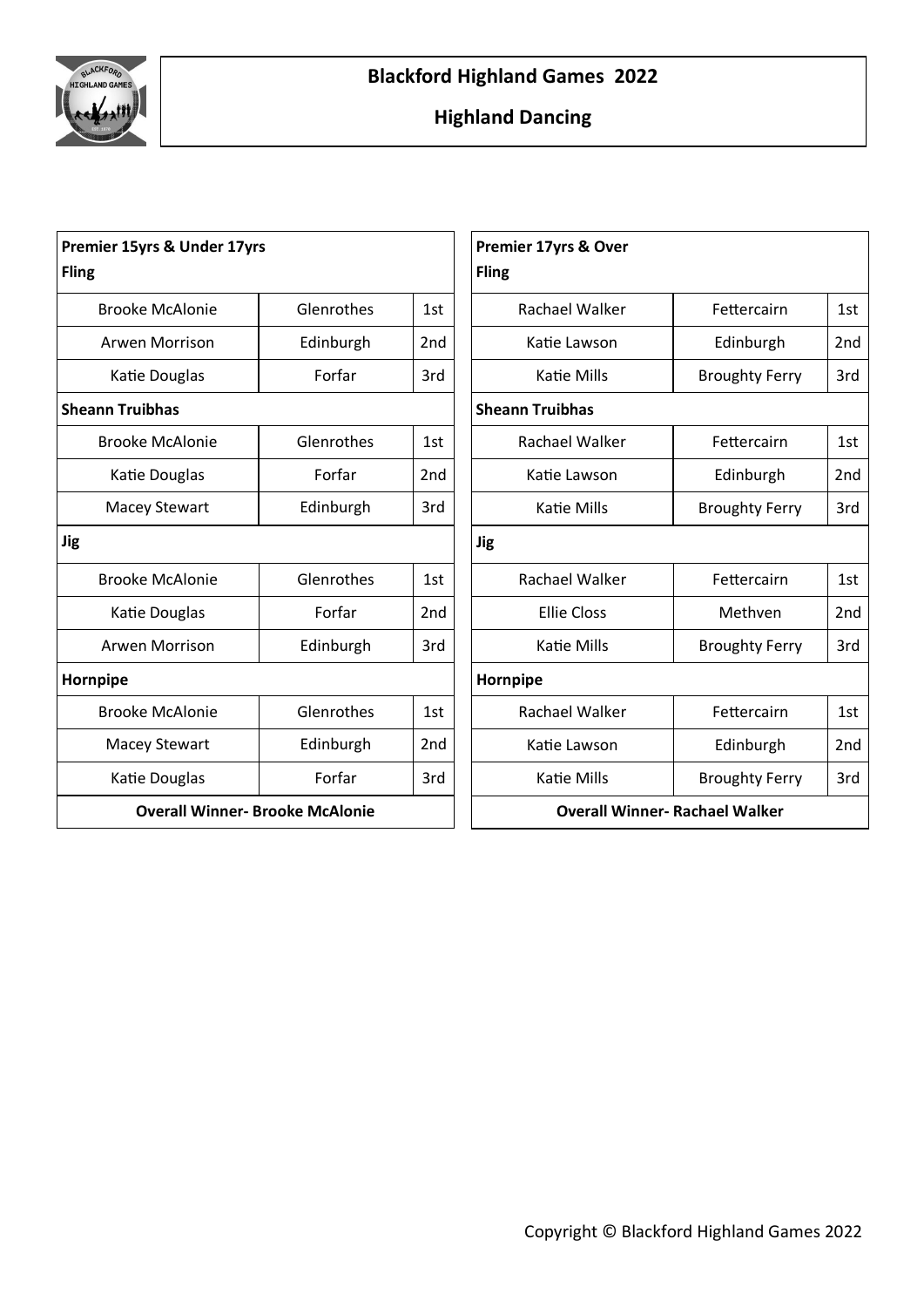

#### **Blackford Highland Games**

#### **Saturday 28th May 2022**

| Long Jump                                  |                |                    |               |
|--------------------------------------------|----------------|--------------------|---------------|
| <b>Name</b>                                | <b>Town</b>    |                    | <b>Result</b> |
| <b>Stuart Clark</b>                        | Stonehaven     | 19' 2"             | 1st           |
| <b>Ewen Bradley</b>                        | Inverness      | 18' 4''            | 2nd           |
| David Alan                                 | <b>Balloch</b> | 14' 4''            | 3rd           |
| <b>High Jump</b>                           |                |                    |               |
| <b>Stuart Fraser</b>                       | Edinburgh      | 180cm              | 1st           |
| <b>Ewan Bradley</b>                        | Inverness      | 170cm              | 2nd           |
| David Alan                                 | Balloch        | 135cm              | 3rd           |
| <b>Triple Jump</b>                         |                |                    |               |
| <b>Stuart Clark</b>                        | Stonehaven     | 39' 9 $1/2n$       | 1st           |
| <b>Ewen Bradley</b>                        | Inverness      | 35'                | 2nd           |
| David Alan                                 | <b>Balloch</b> | $31'$ 11 $^{1/2n}$ | 3rd           |
|                                            |                |                    |               |
| Primary Schools P6 & P7. 100m Sprint       |                |                    |               |
| <b>Name</b>                                | <b>School</b>  | <b>Points</b>      | <b>Result</b> |
| Seaumus                                    | <b>TCSoA</b>   |                    | 1st           |
| Maisie                                     | Blackford      |                    | 2nd           |
| Rocco                                      | St. Dominics   |                    | 3rd           |
| Primary Schools P4 & P5. 100m Sprint       |                |                    |               |
| Kaeden                                     | Blackford      |                    | 1st           |
| Max                                        | St. Dominics   |                    | 2nd           |
| Karl                                       | St. Dominics   |                    | 3rd           |
| Primary Schools P4 & P5.<br>4 x 100m Relay |                |                    |               |

|                                                     | St. Dominics |   | 1st |
|-----------------------------------------------------|--------------|---|-----|
|                                                     | Blackford    |   | 2nd |
|                                                     |              |   | 3rd |
| Primary Schools P6 & P7. 1 x 100m Relay             |              |   |     |
|                                                     | <b>TCSoA</b> |   | 1st |
|                                                     | Blackford    |   | 2nd |
|                                                     | St. Dominics |   | 3rd |
| <b>Primary Schools Highland Games Silver Salver</b> |              |   |     |
|                                                     | Blackford    | 9 | 1st |
|                                                     | St. Dominics | 8 | 2nd |

Copyright © Blackford Highland Games 2022

TCSoA | 6 | 3rd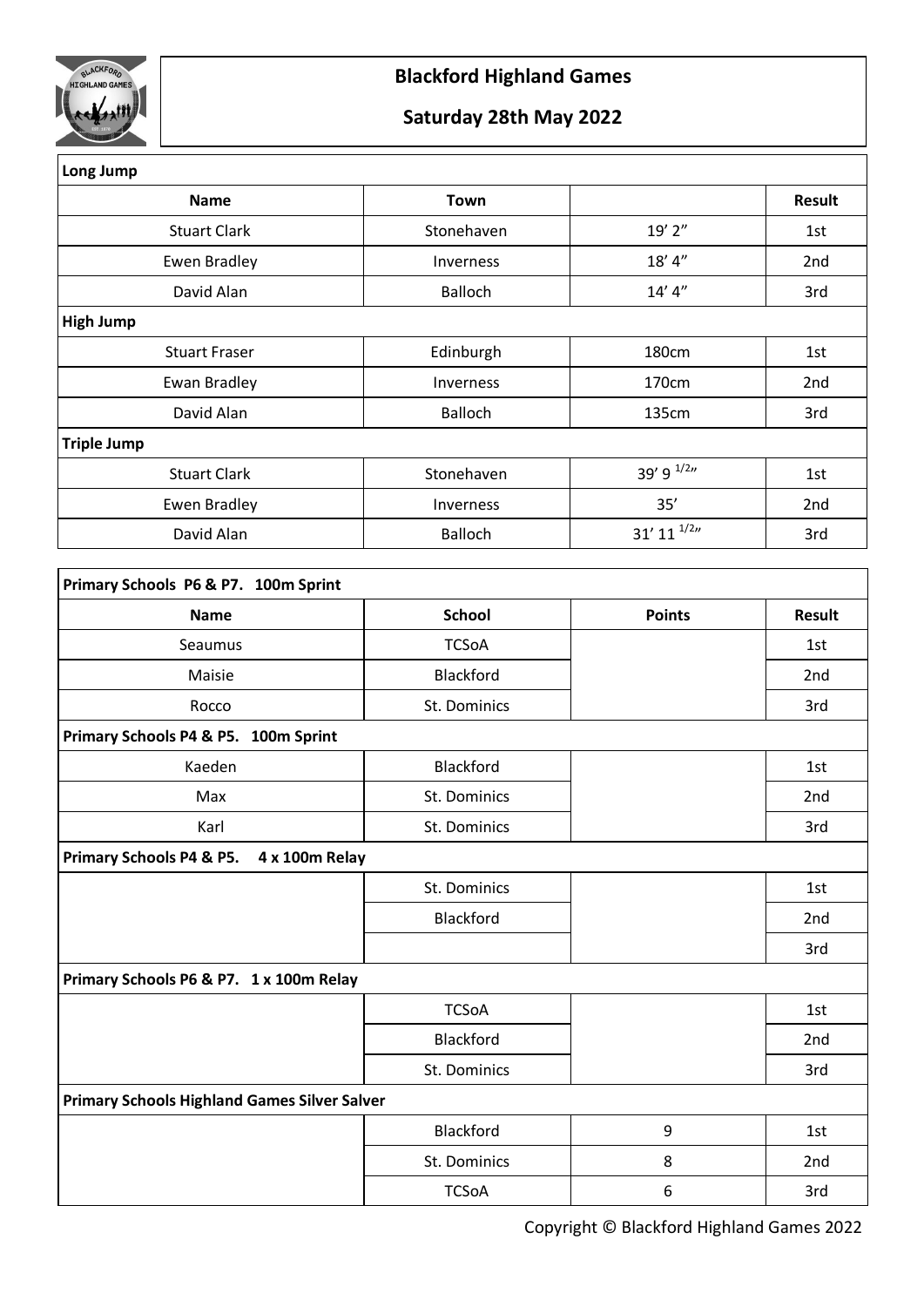**Blackford Highland Games 2022**



**Trail Race- New to Blackford**

A manageable turn out for the inaugural Blackford Highland Games trail race. 13 runners lapped the games field then headed out to explore the trails. The race, previously advertised at circa 5km turned out to be 9 and a quarter km, was enjoyed by all who ran. 13 runners returned safely with all attending the prize giving where no one left empty handed.

A comfortable win for Scott Henderson from Westerlands in the course record of 38.35 and a solid second place for the local runner Ian Tuck. Archie McRonald led the field out of the games park, but due to a slight navigational error slipped from his second place at the time to third which was his finishing position.

First lady over the line was Katie Ireland, a local runner and now the course record holder in a time of 43.49, followed by Lisa Blackley, also a local lass, in second place. Third lady was Alina Bondarenko.

Well done all and on next year!

Jonathan Weir, Blackford Highland Games

#### Results-

|                | Scott Henderson M40 Westerlands       |                  |
|----------------|---------------------------------------|------------------|
| $\mathbf 1$    |                                       | <b>38.35 NCR</b> |
| $\overline{2}$ | Ian Tuck M40 Ochil Hill Runners       | 42.00            |
| 3              | Archie McRonald MJ Perth Strathtay    | 42.19            |
| $\overline{4}$ | Katie Ireland FS                      | 43.49 NCR        |
| 5              | Don Reid M60 Westerlands              | 46.34            |
| 6              | Angus Kay M50 Lochtayside             | 47.21            |
| $\overline{7}$ | Lisa Blackley F40                     | 47.23            |
| 8              | Davie Duncan M60 Ochil Hill Runners   | 48.45            |
| 9              | Alina Bondarenko FS                   | 50.41            |
| 10             | Trevor Shaw M50 Lochtayside           | 51.10            |
| 11             | Billy Douglas M60 Forfar Road Runners | 52.15            |
| 12             | Tom Young MS                          | 53.08            |
| 13             | Susan Young F40                       | 1.08.17          |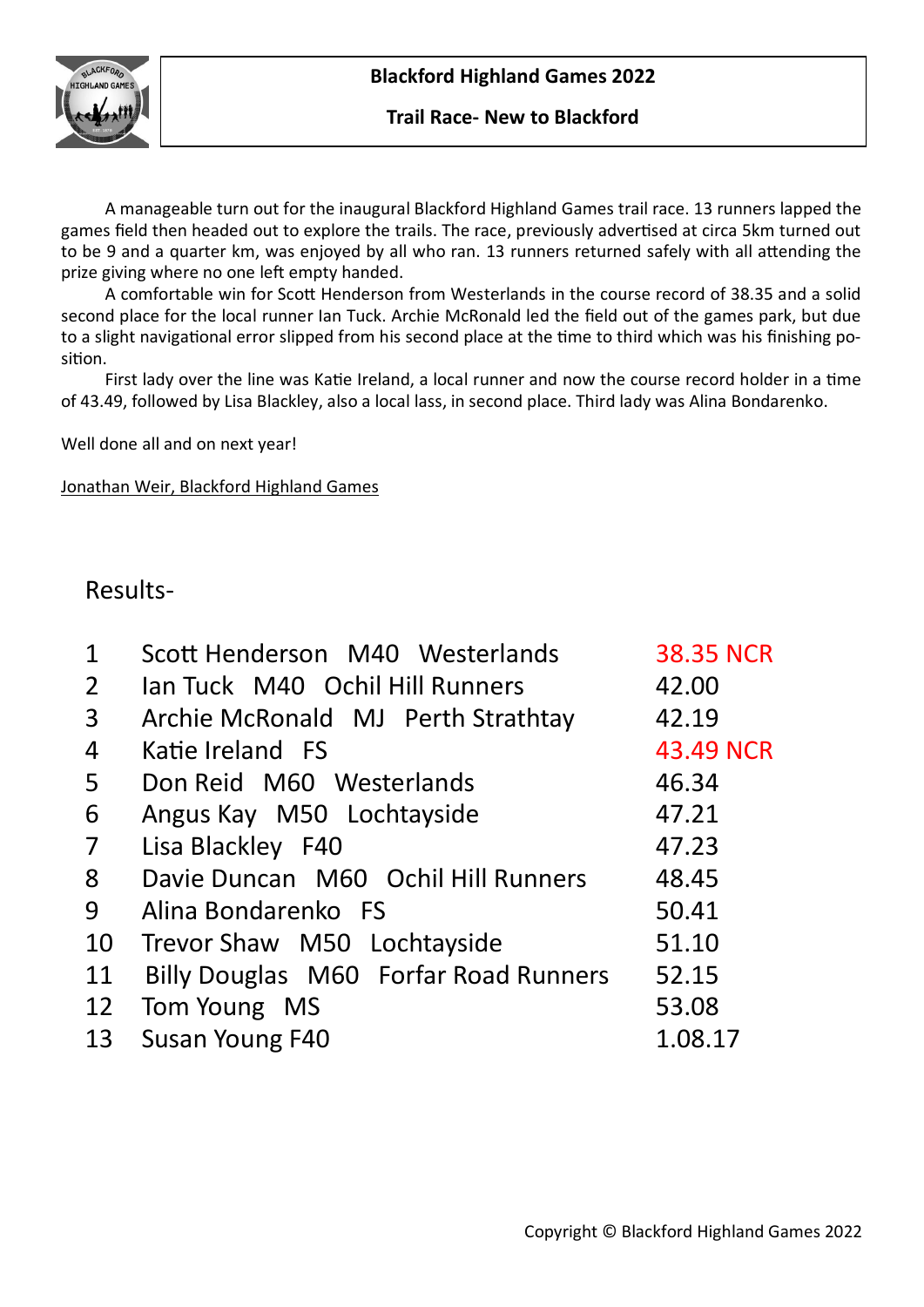

#### **Blackford Highland Games 2022**

#### **Junior Solo Piping- 16 and Under**

#### -o0 Return to Blackford after 83 years 0o-

| <b>Event One- Primary Schools' Practice Chanter- 2part Slow Air</b> |                                               |                                 |                 |  |  |
|---------------------------------------------------------------------|-----------------------------------------------|---------------------------------|-----------------|--|--|
| <b>Name</b>                                                         | Town/School                                   | <b>Tune</b>                     | Result          |  |  |
| Alfie Laing                                                         | Dunblane                                      | The Pipers' Waltz               | 1st             |  |  |
| Callum MacDonald                                                    | Alloa                                         | The Pipers' Waltz               | 2 <sub>nd</sub> |  |  |
| Jasper Airley                                                       | Blairgowrie                                   | The Dark Island                 | 3rd             |  |  |
| <b>Event Two-4 Parted 2/4 March/s</b>                               |                                               |                                 |                 |  |  |
| <b>Hamish Stephens</b>                                              | <b>Coupar Angus</b>                           | P.M. Willie Gray's Farewell     | 1st             |  |  |
| Hamish Hutchinson                                                   | Perth                                         | The Clan MacRae Society         | 2 <sub>nd</sub> |  |  |
| James Soppit                                                        | Meigle                                        | Captain Norman Orr-Ewing<br>3rd |                 |  |  |
|                                                                     | <b>Event Three- Piobaireachd- Ground Only</b> |                                 |                 |  |  |
| Duncan Crawford                                                     | Auchterarder                                  | Struan Robertson's Salute       | 1st             |  |  |
| Hamish Stephens                                                     | <b>Coupar Angus</b>                           | The Little Spree                | 2 <sub>nd</sub> |  |  |
| Rosie MacKenzie                                                     | Auchterarder                                  | Glengarry's Lament              | 3rd             |  |  |

# **Stirling Bagpipes Salver**

*Alfie Laing, Dunblane*

## **The Stockman Shield**

*Hamish Stephens, Coupar Angus*

# **The Ronald Robertson Memorial Shield**

*Duncan Crawford, Auchterarder*